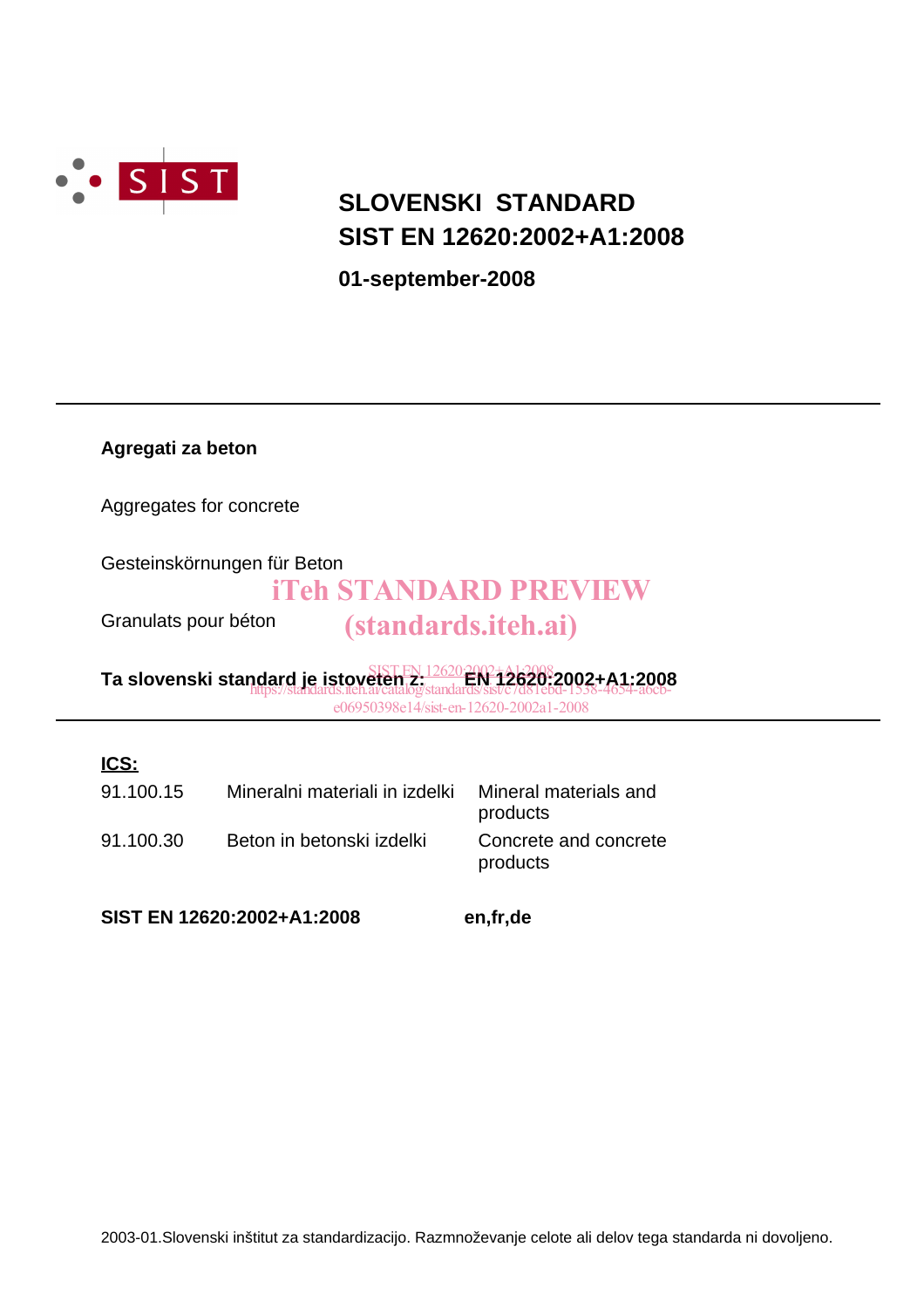# iTeh STANDARD PREVIEW (standards.iteh.ai)

SIST EN 12620:2002+A1:2008 https://standards.iteh.ai/catalog/standards/sist/c7d81ebd-1538-4654-a6cbe06950398e14/sist-en-12620-2002a1-2008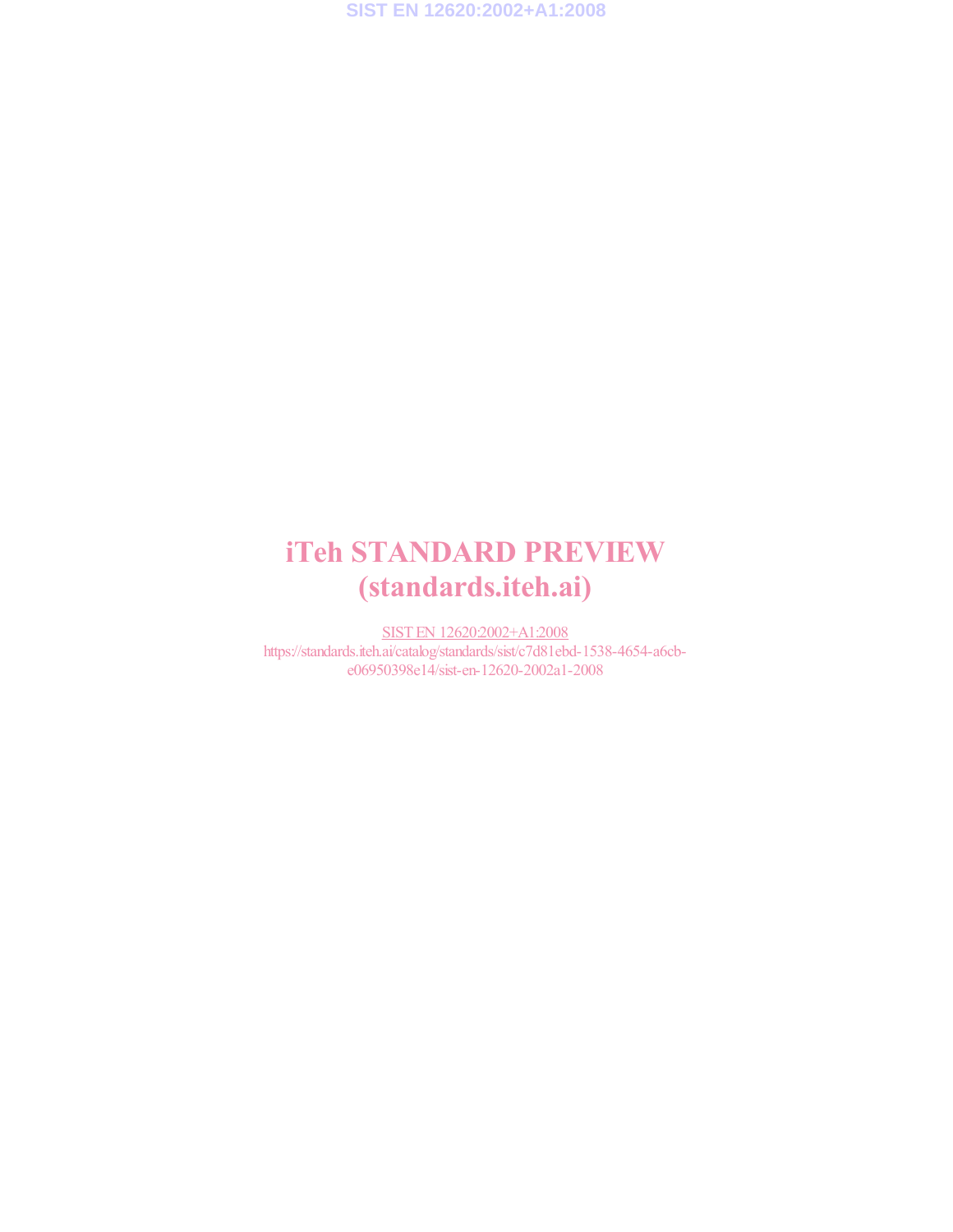# EUROPEAN STANDARD NORME EUROPÉENNE EUROPÄISCHE NORM

## **EN 12620:2002+A1**

April 2008

ICS 91.100.15; 91.100.30 Supersedes EN 12620:2002

English Version

## Aggregates for concrete

Granulats pour béton Gesteinskörnungen für Beton Gesteinskörnungen für Beton

This European Standard was approved by CEN on 1 August 2002 and includes Corrigendum 1 issued by CEN on 26 May 2004 and Amendment 1 approved by CEN on 16 February 2008.

CEN members are bound to comply with the CEN/CENELEC Internal Regulations which stipulate the conditions for giving this European Standard the status of a national standard without any alteration. Up-to-date lists and bibliographical references concerning such national standards may be obtained on application to the CEN Management Centre or to any CEN member.

This European Standard exists in three official versions (English, French, German). A version in any other language made by translation under the responsibility of a CEN member into its own language and notified to the CEN Management Centre has the same status as the official versions.

CEN members are the national standards bodies of Austria, Belgium, Bulgaria, Cyprus, Czech Republic, Denmark, Estonia, Finland, CEN members are the national standards bodies of Austria, Belgium, Bulgaria, Cyprus, Czech Republic, Denmark, Estonia, Finland,<br>France, Germany, Greece, Hungary, Iceland, Ireland, Italy, Latvia, Lithuania, Luxembourg, Malt Romania, Slovakia, Slovenia, Spain, Sweden, Switzerland and United Kingdom.<br>Standard Standards. 1991.

> SIST EN 12620:2002+A1:2008 https://standards.iteh.ai/catalog/standards/sist/c7d81ebd-1538-4654-a6cbe06950398e14/sist-en-12620-2002a1-2008



EUROPEAN COMMITTEE FOR STANDARDIZATION COMITÉ EUROPÉEN DE NORMALISATION EUROPÄISCHES KOMITEE FÜR NORMUNG

**Management Centre: rue de Stassart, 36 B-1050 Brussels** 

© 2008 CEN All rights of exploitation in any form and by any means reserved worldwide for CEN national Members.

Ref. No. EN 12620:2002+A1:2008: E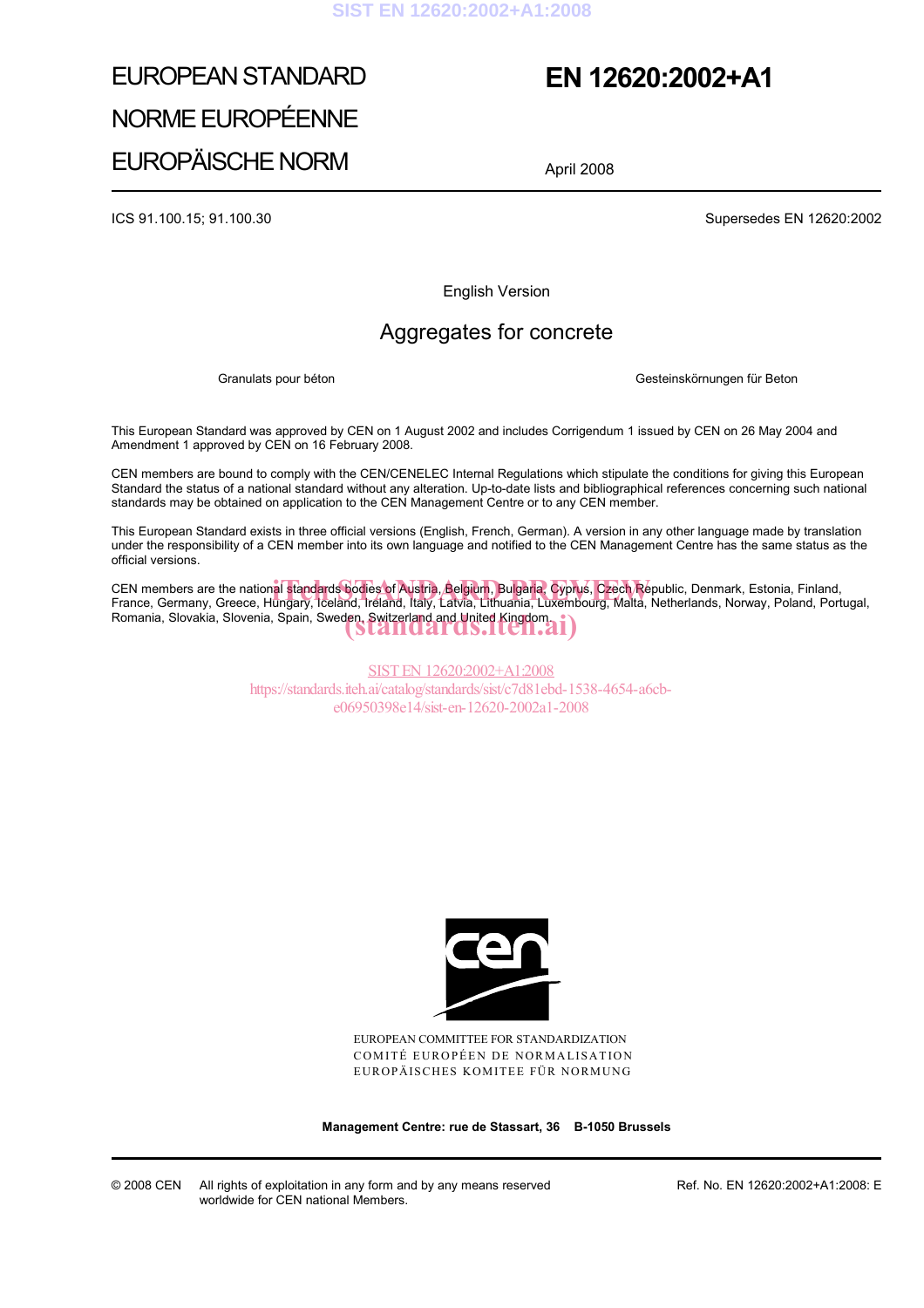### SIST EN 12620:2002+A1:2008

## EN 12620:2002+A1:2008 (E)

### **Contents**

|                         |                                                                                                    | page |
|-------------------------|----------------------------------------------------------------------------------------------------|------|
|                         |                                                                                                    |      |
| 1                       |                                                                                                    |      |
| $\mathbf 2$             |                                                                                                    |      |
| 3                       |                                                                                                    |      |
| $\overline{\mathbf{4}}$ |                                                                                                    |      |
| 4.1                     |                                                                                                    |      |
| 4.2                     |                                                                                                    |      |
| 4.3<br>4.4              |                                                                                                    |      |
| 4.5                     |                                                                                                    |      |
| 4.6                     |                                                                                                    |      |
| 4.7                     |                                                                                                    |      |
| 5                       |                                                                                                    |      |
| 5.1                     |                                                                                                    |      |
| 5.2                     |                                                                                                    |      |
| 5.3<br>5.4              |                                                                                                    |      |
| 5.5                     | Resistance to polishing and abrasion of coarse aggregate to be used for surface courses 16         |      |
| 5.6                     |                                                                                                    |      |
| 5.7                     |                                                                                                    |      |
| 5.8                     |                                                                                                    |      |
| 6                       |                                                                                                    |      |
| 6.1                     |                                                                                                    |      |
| 6.2                     |                                                                                                    |      |
| 6.3                     |                                                                                                    |      |
| 6.4<br>6.5              | Carbonate content of fine aggregates for concrete pavement surface courses 23                      |      |
|                         |                                                                                                    |      |
| $\overline{7}$<br>7.1   |                                                                                                    |      |
| 7.2                     |                                                                                                    |      |
| 7.3                     |                                                                                                    |      |
|                         |                                                                                                    |      |
| 8<br>8.1                |                                                                                                    |      |
| 8.2                     |                                                                                                    |      |
| 9                       |                                                                                                    |      |
|                         |                                                                                                    |      |
|                         | Annex A (informative) Illustration of grading requirements for most commonly used sizes for graded |      |
|                         |                                                                                                    |      |
|                         | Annex B (informative) Guidance on the description of coarseness/fineness of fine aggregates 27     |      |
|                         | Annex C (normative) Reduced grading tolerances on producer's declared typical grading for fine     |      |
|                         |                                                                                                    |      |
|                         |                                                                                                    |      |
|                         |                                                                                                    |      |
|                         | Annex F (informative) Notes for guidance on the freezing and thawing resistance of aggregates 31   |      |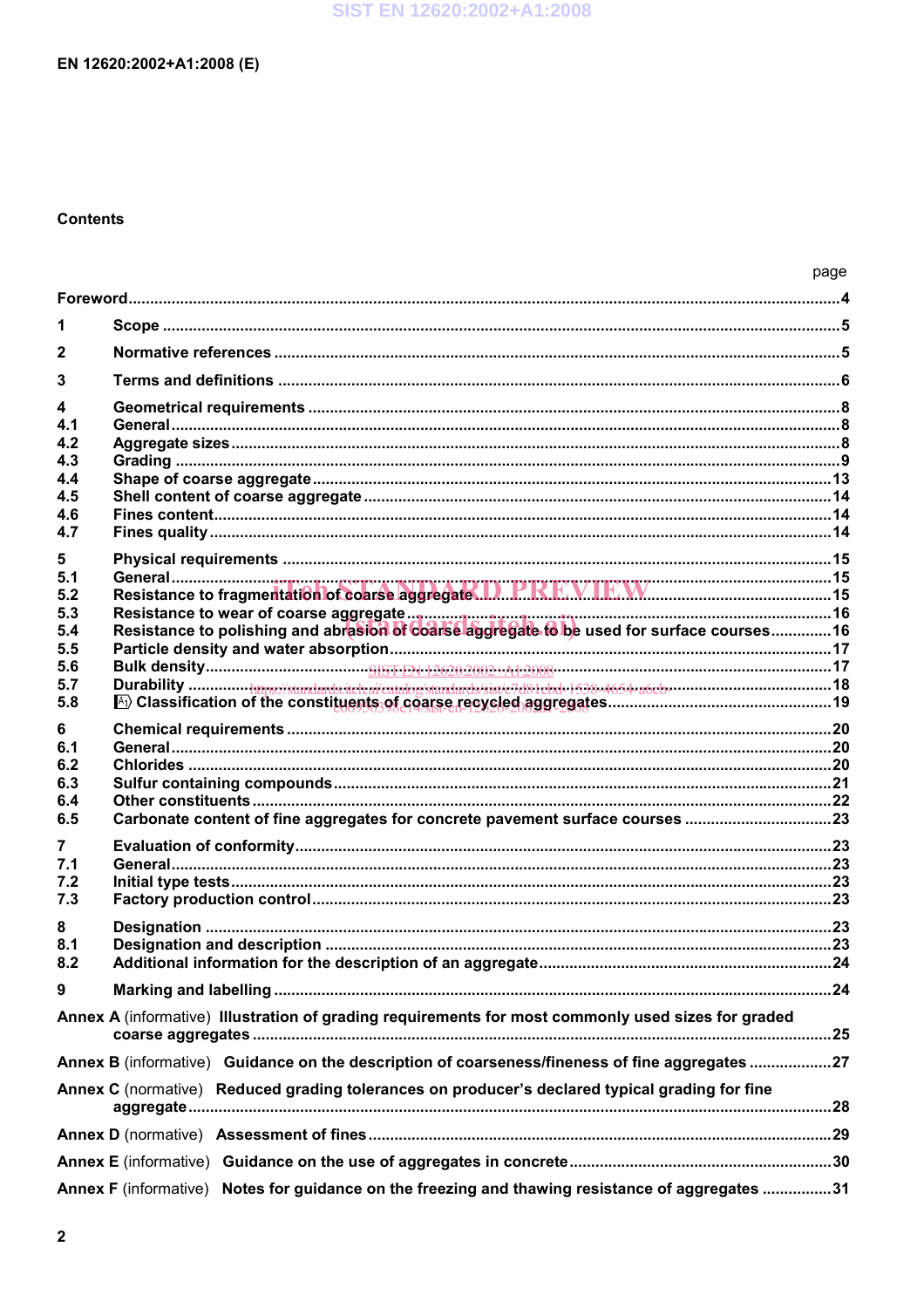| Annex G (informative) Guidance on the effects of some chemical constituents of aggregates on the |  |
|--------------------------------------------------------------------------------------------------|--|
|                                                                                                  |  |
| Annex ZA (informative) Clauses of this European Standard addressing essential requirements or    |  |
|                                                                                                  |  |

# iTeh STANDARD PREVIEW (standards.iteh.ai)

SIST EN 12620:2002+A1:2008 https://standards.iteh.ai/catalog/standards/sist/c7d81ebd-1538-4654-a6cbe06950398e14/sist-en-12620-2002a1-2008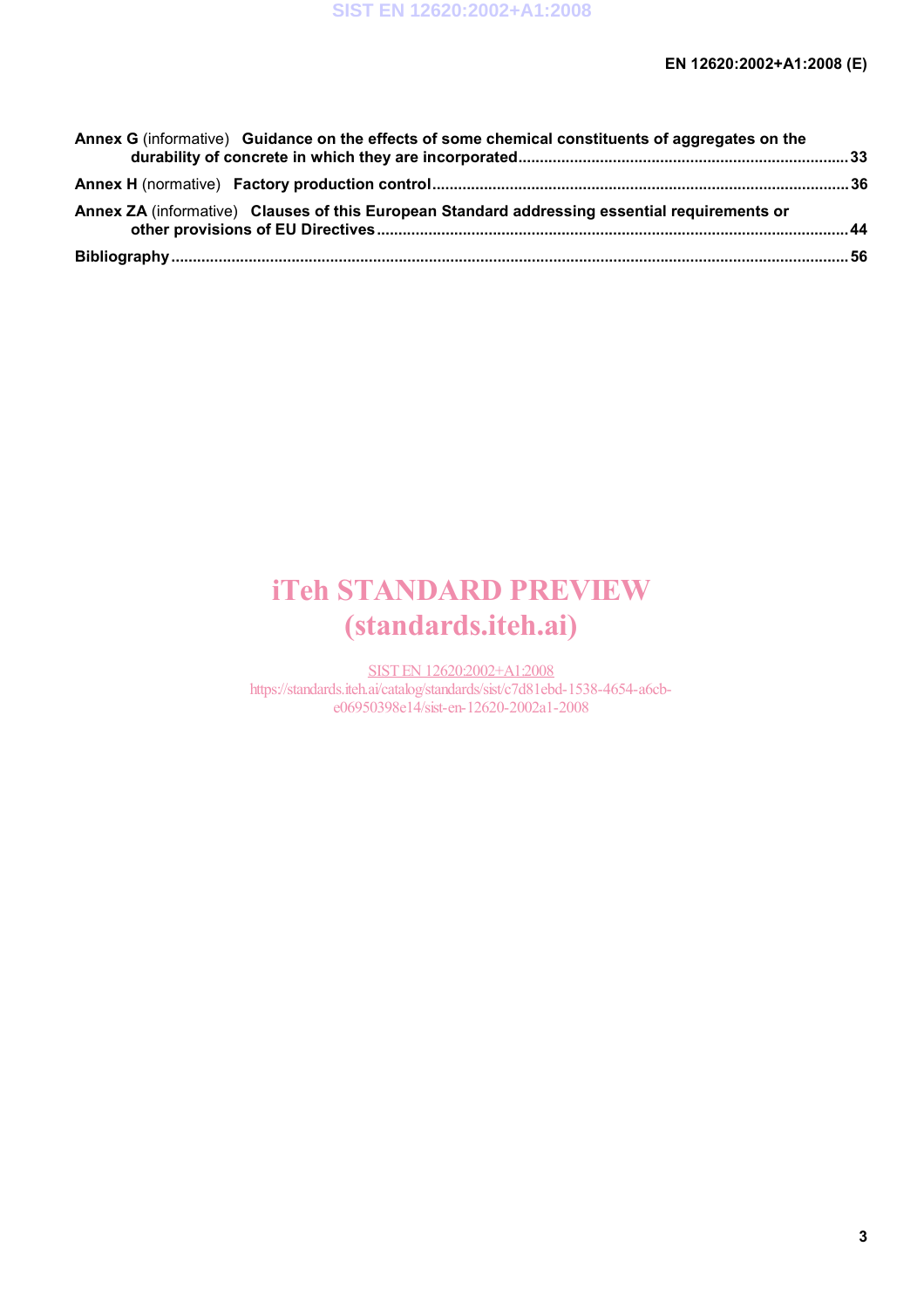## **Foreword**

This document (EN 12620:2002+A1:2008) has been prepared by Technical Committee CEN/TC 154 "Aggregates", the secretariat of which is held by BSI.

This European Standard shall be given the status of a national standard, either by publication of an identical text or by endorsement, at the latest by October 2008 and conflicting national standards shall be withdrawn at the latest by October 2008.

This document includes Amendment 1, approved by CEN on 2008-02-16.

This document supersedes EN 12620:2002.

The start and finish of text introduced or altered by amendment is indicated in the text by tags  $\overrightarrow{A_1}$   $\overrightarrow{A_1}$ .

The modifications of the related CEN Corrigendum have been implemented at the appropriate places in the text and are indicated by the tags  $AC$   $AC$ .

This document has been prepared under a mandate given to CEN by the European Commission and the European The accuracy may accuracy properties and supports and the requirements of EU Directive(s). PM

For relationship with EU Directive(s), see i<mark>nformative Annex ZA, which is an</mark> integral part of this document.

 $\mathbb{A}$ ) This amendment introduces clauses for recycled aggregates. The clauses call up new test methods,  $\mathbb{P}$  rms amendment introduces clauses roughly explored applicates of the clauses call up new test methods,  $\mathbb{P}$  prEN 933-11, EN 1744-5, EN 1744-6, and EN 1367-4. These standards are at an advanced stage of preparation.  $\sqrt{41}$ https://standards.iteh.ai/catalog/standards/sist/c7d81ebd-1538-4654-a6cbe06950398e14/sist-en-12620-2002a1-2008

Annexes A, B, E, F and G are informative. Annexes C, D and H are normative.

This standard includes a Bibliography.

Requirements for other end uses of aggregates will be specified in the following European Standards:

| EN 13043     | Aggregates for bituminous mixtures and surface treatments for roads, airfields and<br>other trafficked areas        |
|--------------|---------------------------------------------------------------------------------------------------------------------|
| EN 13055-1   | Lightweight aggregates - Part 1: Lightweight aggregates for concrete, mortar and grout                              |
| prEN 13055-2 | Lightweight aggregates - Part 2 : Lightweight aggregates for unbound and bound applications                         |
| EN 13139     | Aggregates for mortar                                                                                               |
| prEN 13242   | Aggregates for unbound and hydraulically bound materials for use in civil engineering<br>work and road construction |
| EN 13383-1   | Armourstone - Part 1: Specification                                                                                 |
| prEN 13450   | Aggregates for railway ballast                                                                                      |

According to the CEN/CENELEC Internal Regulations, the national standards organizations of the following countries are bound to implement this European Standard: Austria, Belgium, Bulgaria, Cyprus, Czech Republic, Denmark, Estonia, Finland, France, Germany, Greece, Hungary, Iceland, Ireland, Italy, Latvia, Lithuania, Luxembourg, Malta, Netherlands, Norway, Poland, Portugal, Romania, Slovakia, Slovenia, Spain, Sweden, Switzerland and United Kingdom.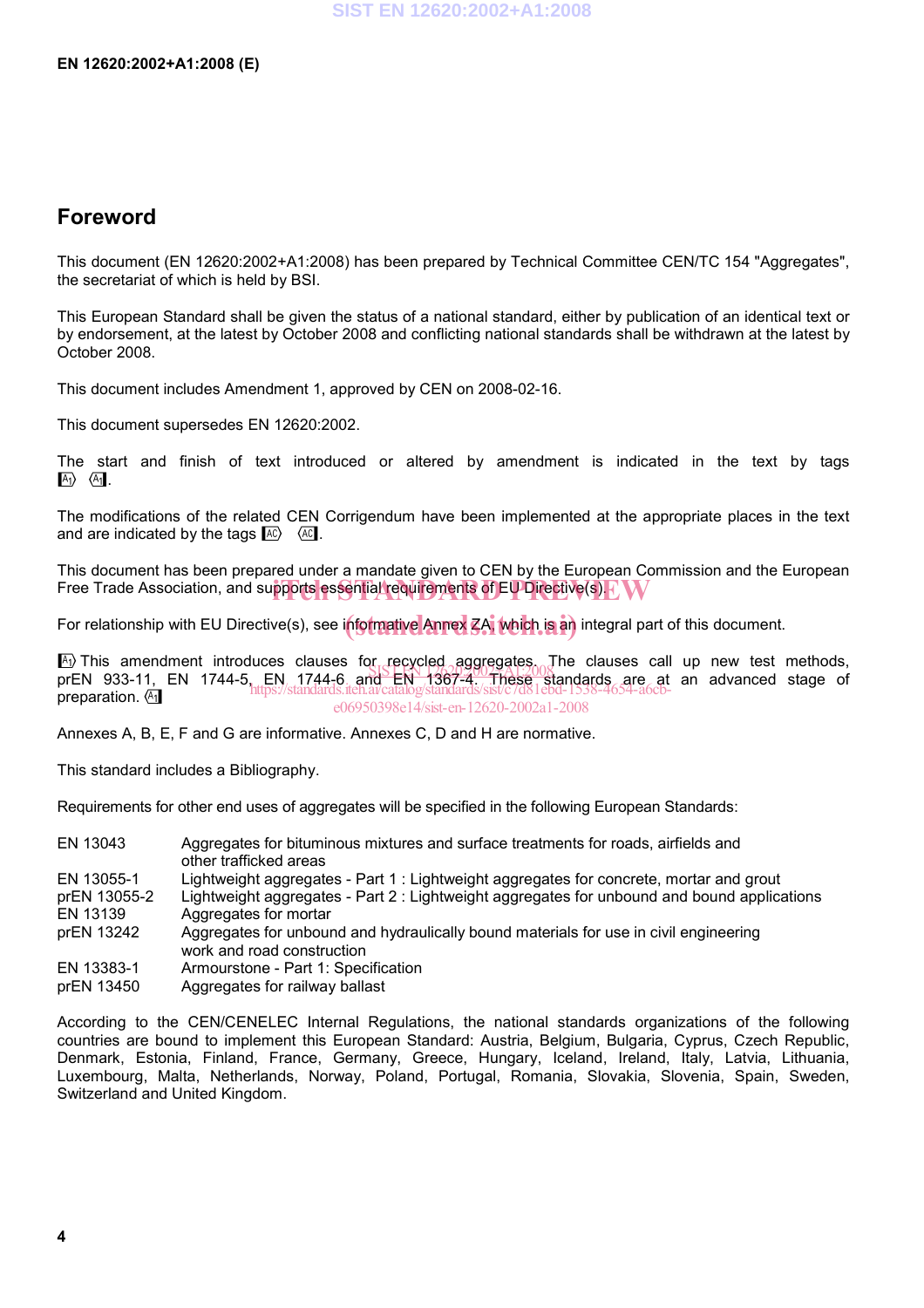#### **1 Scope**

This European Standard specifies the properties of aggregates and filler aggregates obtained by processing natural, manufactured or recycled materials and mixtures of these aggregates for use in concrete. It covers aggregates having an oven dried particle density greater than 2,00 Mg/m<sup>3</sup> (2 000 kg/m<sup>3</sup>) for all concrete, including concrete in conformity with EN 206-1 and concrete used in roads and other pavements and for use in precast concrete products.  $\mathbb{A}$ ) It also covers recycled aggregate with densities between 1,50 Mg/m<sup>3</sup> (1 500 kg/m<sup>3</sup>) and 2,00 Mg/m<sup>3</sup> (2 000 kg/m<sup>3</sup>) with appropriate caveats and recycled fine aggregate (4 mm) with appropriate caveats.  $4\sqrt{1}$ 

It also specifies that a quality control system is in place for use in factory production control and it provides for the evaluation of conformity of the products to this European Standard.

This standard does not cover filler aggregates to be used as a constituent in cement or as other than inert filler aggregates for concrete.

AG) NOTE 1 Aggregates used in construction should comply with all the requirements of this European Standard. As well as familiar and traditional natural and manufactured aggregates Mandate M/125 "Aggregates" included recycled aggregates and some materials from new or unfamiliar sources. Recycled aggregates are included in the standards and new test methods for them are at an advanced stage of preparation. For unfamiliar materials from secondary sources, however, the work on standardisation has only started recently and more time is needed to define clearly the origins and characteristics of these materials. In the meantime such unfamiliar materials when placed on the market as aggregates must comply fully with this standard and national regulations for dangerous substances (see Annex ZA of the standard) depending upon their intended use. Additional characteristics and requirements may be specified on a case by case basis depending upon experience of use of the product, and defined in specific contractual documents. AC

## NOTE 2 Properties for lightweight aggregates are specified in EN BR F 12002 (4) (standards.iteh.ai)

#### **2 Normative references**

#### SIST EN 12620:2002+A1:2008

This European Standard *incorporates by dated or undated reference*, provisions from other publications. These normative references are cited at the appropriate places in the text, and the publications are listed hereafter. For dated references, subsequent amendments to or revisions of any of these publications apply to this European Standard only when incorporated in it by amendment or revision. For undated references, the latest edition of the publication referred to applies (including amendments).

 $\overline{A_1}$ *deleted text*  $\overline{A_1}$ 

 $\overline{F_1}$  EN 196-2:2005, Methods of testing cement — Part 2: Chemical analysis of cement  $\overline{F_1}$ 

EN 932-3, *Tests for general properties of aggregates — Part 3: Procedure and terminology for simplified petrographic description* 

EN 932-5, *Tests for general properties of aggregates — Part 5: Common equipment and calibration*

EN 933-1, *Tests for geometrical properties of aggregates — Part 1: Determination of particle size distribution - Sieving method*

EN 933-3, *Tests for geometrical properties of aggregates — Part 3: Determination of particle shape — Flakiness index*

EN 933-4, *Tests for geometrical properties of aggregates — Part 4: Determination of particle shape — Shape index*

EN 933-7, *Tests for geometrical properties of aggregates — Part 7: Determination of shell content — Percentage of shells in coarse aggregates*

EN 933-8, *Tests for geometrical properties of aggregates — Part 8: Assessment of fines — Sand equivalent test*

EN 933-9, *Tests for geometrical properties of aggregates — Part 9: Assessment of fines — Methylene blue test*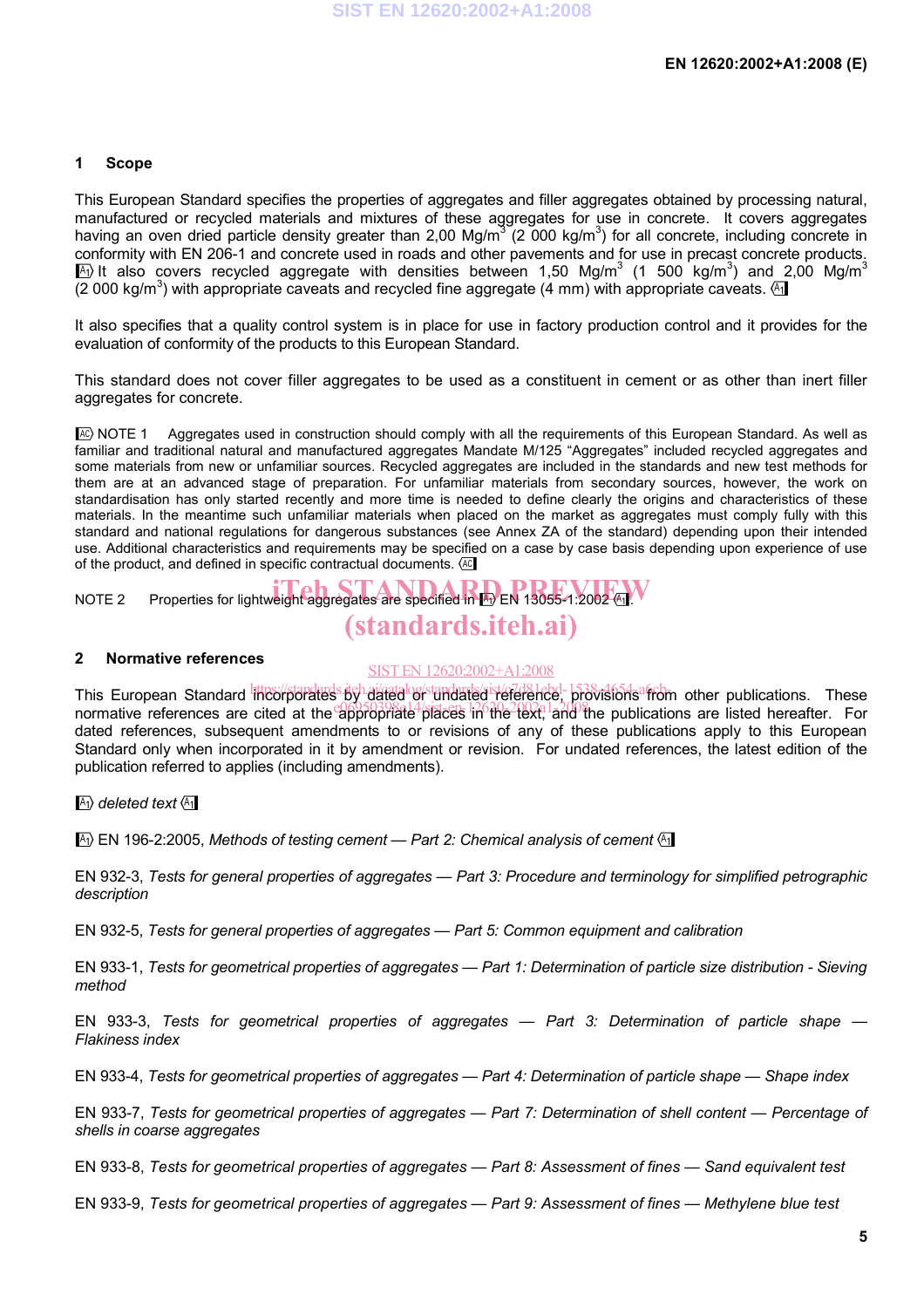#### **EN 12620:2002+A1:2008 (E)**

EN 933-10, *Tests for geometrical properties of aggregates — Part 10: Assessment of fines — Grading of fillers (air jet sieving*)

!prEN 933-11, *Tests for geometrical properties of aggregates — Part 11: Classification test for the constituents of coarse recycled aggregates*  $\sqrt{41}$ 

EN 1097-1, *Tests for mechanical and physical properties of aggregates — Part 1: Determination of the resistance to wear (micro-Deval)*

EN 1097-2:1998, *Tests for mechanical and physical properties of aggregates — Part 2: Methods for the determination of resistance to fragmentation* 

EN 1097-3, *Tests for mechanical and physical properties of aggregates — Part 3: Determination of loose bulk density and voids*

EN 1097-6, *Tests for mechanical and physical properties of aggregates — Part 6: Determination of particle density and water absorption* 

EN 1097-8:1999, *Tests for mechanical and physical properties of aggregates — Part 8: Determination of the polished stone value*

EN 1097-9, *Tests for mechanical and physical properties of aggregates — Part 9: Determination of the resistance to wear by abrasion from studded tyres — Nordic test*

 $\overline{F_1}$  EN 1367-1:2007<sup>( $\overline{F_2}$ </sup>, Tests for thermal and weathering properties of aggregates — Part 1: Determination of *resistance to freezing and thawing* **eth** STANDARD PREVIEW

EN 1367-2, *Tests for thermal and weathering propetties of aggregates.* 2 Part 2: Magnesium sulfate test

EN 1367-4, *Tests for thermal and weathering properties <u>of aggregates <sub>003</sub></u>Part 4: Determination of drying shrinkage* https://standards.iteh.ai/catalog/standards/sist/c7d81ebd-1538-4654-a6cb-<br>EN 1744-1:1998, *Tests for chemical properties of aggregates* e00950958994/sisten=12620e2002a1-2008

!EN 1744-5, *Tests for chemical properties of aggregates — Part 5: Determination of acid soluble chloride salts* 

EN 1744-6, *Tests for chemical properties of aggregates — Part 6: Determination of the influence of recycled aggregate extract on the initial setting time of cement*  $\sqrt{41}$ 

ISO 565:1990, *Test sieves — Metal wire cloth, perforated metal plate and electroformed sheet — Nominal sizes of openings*

#### **3 Terms and definitions**

For the purposes of this European Standard, the following terms and definitions apply.

#### **3.1**

**aggregate** 

granular material used in construction. Aggregate may be natural, manufactured or re-cycled

#### **3.2**

#### **natural aggregate**

aggregate from mineral sources which has been subjected to nothing more than mechanical processing

#### **3.3**

#### **all-in aggregate**

aggregate consisting of a mixture of coarse and fine aggregates

NOTE It can be produced without separating into coarse and fine fractions or it may be produced by combining coarse and fine aggregate.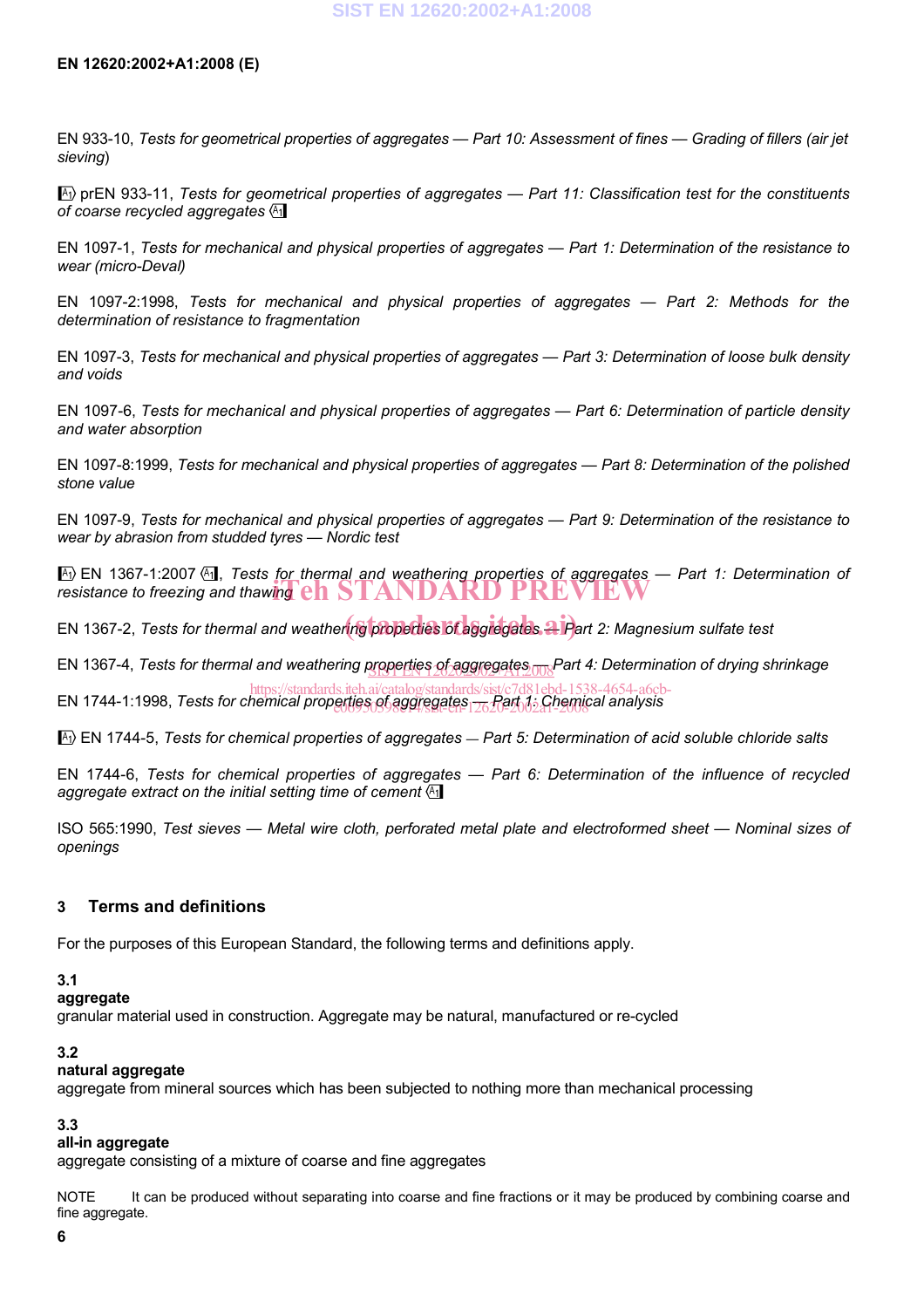#### **3.4**

#### **manufactured aggregate**

aggregate of mineral origin resulting from an industrial process involving thermal or other modification

#### **3.5**

#### **recycled aggregate**

aggregate resulting from the processing of inorganic material previously used in construction

#### **3.6**

#### **filler aggregate**

aggregate, most of which passes a 0,063 mm sieve, which can be added to construction materials to provide certain properties

NOTE See 3.12 for the definition of "fines".

#### **3.7**

#### **aggregate size**

designation of aggregate in terms of lower (*d*) and upper (*D*) sieve sizes expressed as *d*/*D*

NOTE This designation accepts the presence of some particles which are retained on the upper sieve (oversize) and some which pass the lower sieve (undersize).

#### **3.8**

#### **fine aggregate**

designation given to the smaller aggregate sizes with *D* less than or equal to 4 mm

NOTE Fine aggregate can be produced from natural disintegration of rock or gravel and/or by the crushing of rock or gravel<br>or processing of manufactured aggregate. or processing of manufactured aggregate. (standards.iteh.ai)

#### **3.9**

#### **coarse aggregate**

designation given to the larger aggregate sizes with *D* greater than 6<sup>2</sup> equal to 4 mm and *d* greater than or equal to 2 mm https://standards.iteh.ai/catalog/standards/sist/c7d81ebd-1538-4654-a6cb-

#### e06950398e14/sist-en-12620-2002a1-2008

#### **3.10**

#### **natural graded 0/8 mm aggregate**

designation given to natural aggregate of glacial and/or fluvial origin with *D* less than or equal to 8 mm

NOTE This aggregate can also be produced by blending processed aggregate.

#### **3.11**

#### **batch**

production quantity, a delivery quantity, a partial delivery quantity (railway wagon-load, lorry-load, ship's cargo) or a stockpile produced at one time under conditions that are presumed uniform

NOTE With a continuous process the quantity produced during a specified period should be treated as a batch.

#### **3.12**

### **fines**

particle size fraction of an aggregate which passes the 0,063 mm sieve

## **3.13**

### **category**

level of a property of an aggregate expressed as a range of values or a limiting value

NOTE There is no relationship between the categories of different properties.

## **3.14**

## **grading**

particle size distribution expressed as the percentages by mass passing a specified set of sieves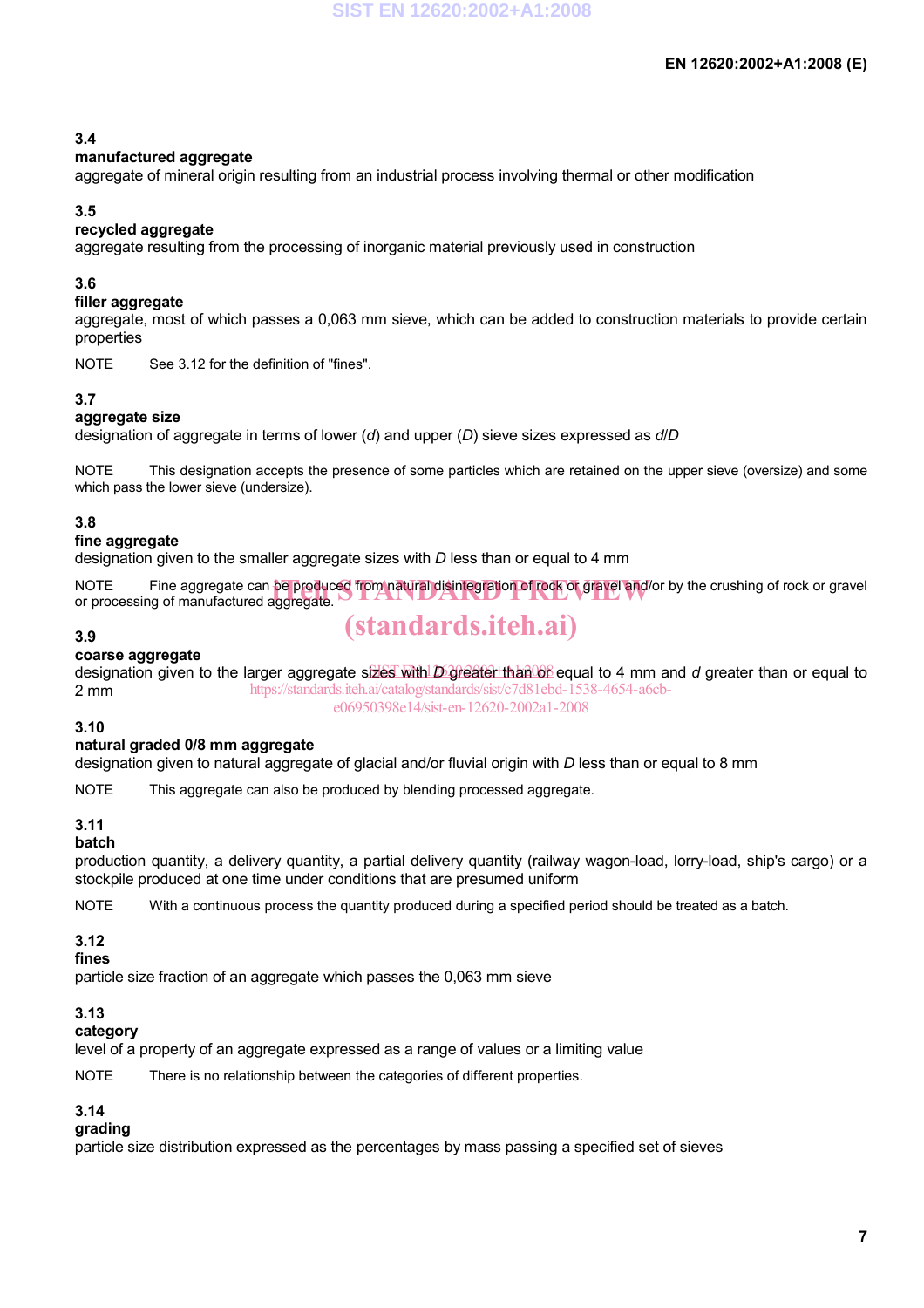#### **EN 12620:2002+A1:2008 (E)**

#### **4 Geometrical requirements**

#### **4.1 General**

The necessity for testing and declaring all properties specified in this clause shall be limited according to the particular application at end use or origin of the aggregate. When required, the tests specified in clause 4 shall be carried out to determine appropriate geometrical properties.

NOTE 1 When the value of a property is required but not defined by specified limits the value should be declared by the producer as an *XX*<sub>Declared</sub> category, e.g., in Table 8 a value of say 55 for the flakiness index corresponds to *FI*<sub>55</sub> (Declared value).

NOTE 2 When a property is not required, a "No requirement" category can be used.

NOTE 3 Guidance on selection of approriate categories for specific applications can be found in national provisions in the place of use of the aggregate.

#### **4.2 Aggregate sizes**

All aggregates shall be described in terms of aggregate sizes using the designations *d*/*D* except for aggregates added as fillers which shall be specified as filler aggregate and shall comply with the grading requirements specified in 4.3.

Aggregate sizes shall be specified using a pair of sieve sizes selected from the basic set, or the basic set plus set 1, or the basic set plus set 2 in Table 1. A combination of sizes from set 1 and set 2 is not permissible.

## Aggregate sizes shall have *D/d* not less than 1,4 NDARD PREVIEW

| <b>Basic set</b> | mhttps://standards.iteh.ai/catalog/mandards/sist/c7d81ebd-1538-465/m06cb-         | Basic set plus set 4 <sup>+Al2008</sup> Basic set plus set 2 |
|------------------|-----------------------------------------------------------------------------------|--------------------------------------------------------------|
| $\Omega$         |                                                                                   | <u>UZALEZUNIO</u><br>0                                       |
| 1                |                                                                                   |                                                              |
| 2                | 2                                                                                 | 2                                                            |
| 4                | 4                                                                                 | 4                                                            |
|                  | 5,6(5)                                                                            |                                                              |
|                  |                                                                                   | 6,3(6)                                                       |
| 8                | 8                                                                                 | 8                                                            |
|                  |                                                                                   | 10                                                           |
|                  | 11,2(11)                                                                          |                                                              |
|                  |                                                                                   | 12,5(12)                                                     |
|                  |                                                                                   | 14                                                           |
| 16               | 16                                                                                | 16                                                           |
|                  |                                                                                   | 20                                                           |
|                  | 22,4 (22)                                                                         |                                                              |
| 31,5(32)         | 31,5(32)                                                                          | 31,5(32)                                                     |
|                  |                                                                                   | 40                                                           |
|                  | 45                                                                                |                                                              |
| 63               | 63                                                                                | 63                                                           |
| aggregate sizes. | NOTE Rounded sizes shown in parentheses can be used as simplified descriptions of |                                                              |

## Table 1 — S**ieve sizes for specifying aggre**gate sizes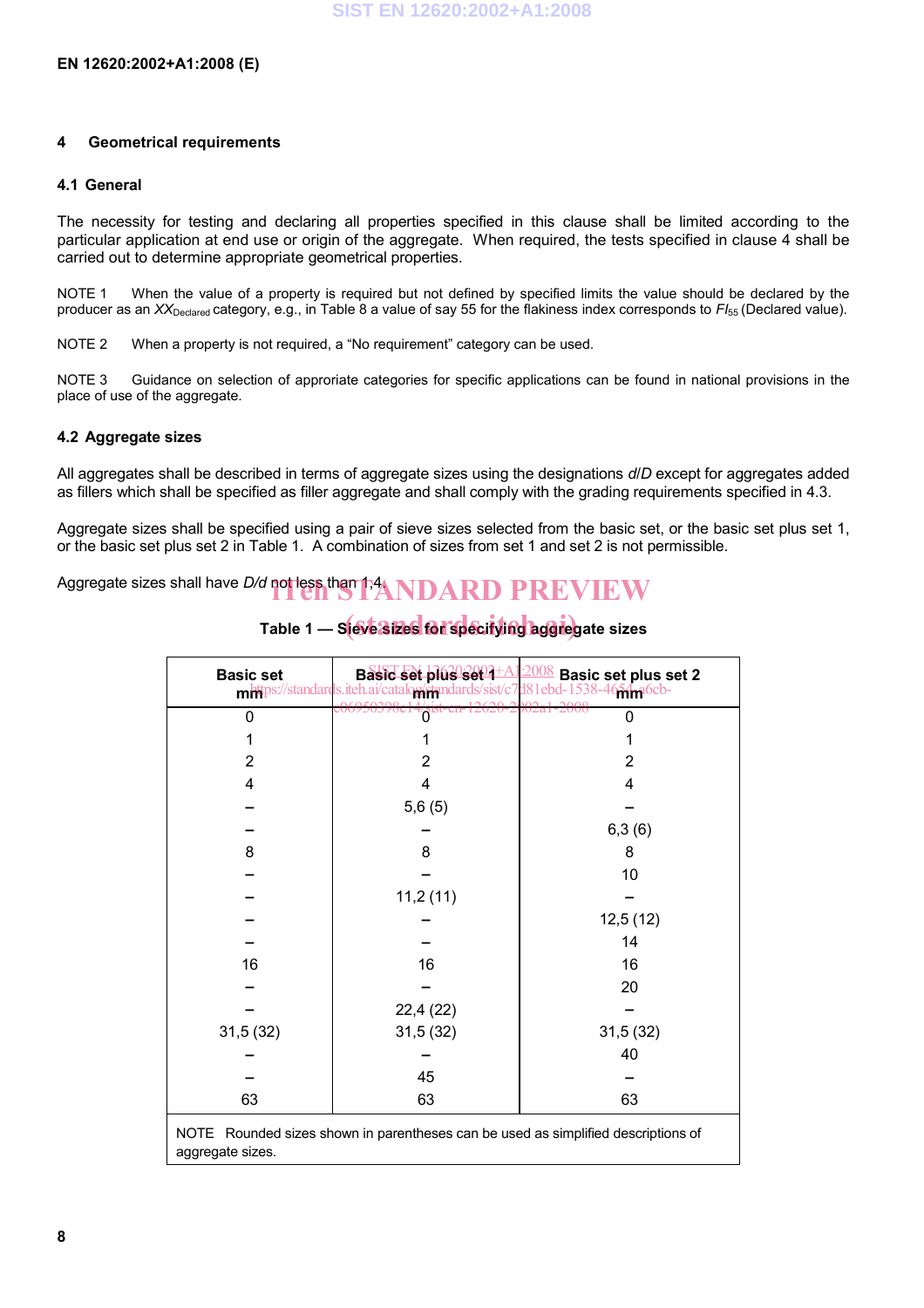#### **4.3 Grading**

#### **4.3.1 General**

The grading of the aggregate, when determined in accordance with EN 933-1, shall comply with the requirements of 4.3.1 to 4.3.6 as appropriate to its aggregate size *d*/*D*.

NOTE When aggregates of significantly different density are blended caution is necessary to avoid segregation.

When assessing aggregates within a system of factory production control at least 90 % of gradings, taken on different batches within a maximum period of 6 months, shall fall within the limits specified in 4.3.2 to 4.3.6 for tolerances on producers' declared typical gradings.

#### **4.3.2 Coarse aggregates**

All coarse aggregates shall comply with the general grading requirements specified in Table 2 appropriate to their size designation *d*/*D* and the selected categories from Table 2.

| Aggregate             | <b>Size</b>                                                           | Percentage passing by mass |                                |                           | Category<br>$G^d$           |                          |                                              |
|-----------------------|-----------------------------------------------------------------------|----------------------------|--------------------------------|---------------------------|-----------------------------|--------------------------|----------------------------------------------|
|                       |                                                                       | 2D                         | $14D^{\circ 8}D$               | $\mathbf{D}^{\mathbf{c}}$ | $\overline{d}^{\,\text{b}}$ | $d/2$ <sup>a&amp;b</sup> |                                              |
| Coarse                | $D/d \leq 2$ or $D \leq 11,2$ mm                                      | 100.<br>100                | 98 to 100<br>98 to 100         | 85 to 99<br>80 to 99      | 0 to 20<br>0 to 20          | $0$ to 5<br>$0$ to 5     | G <sub>C</sub> 85/20<br>G <sub>C</sub> 80/20 |
|                       | $D/d > 2$ and $D > 11,2$ mm <sup>3</sup><br>httne://etandarde_tteh_a1 | 400 <sup>T</sup>           | 08 100 <sup>200</sup> 90 to 99 |                           | 0 to 15<br>4-a6ch-          | $0$ to 5                 | G <sub>C</sub> 90/15                         |
| Fine                  | $D \leq 4$ mm and $d = 0$                                             | eloosist                   | <mark>eng}2f&amp;9r80</mark> 0 | a8521089                  |                             |                          | $G_F85$                                      |
| Natural<br>graded 0/8 | $D = 8$ mm and $d = 0$                                                | 100                        | 98 to 100                      | 90 to 99                  |                             |                          | $G_{\rm NG}$ 90                              |
| All-in                | $D \leq 45$ mm and $d = 0$                                            | 100<br>100                 | 98 to 100<br>98 to 100         | 90 to 99<br>85 to 99      |                             |                          | $G_A90$<br>$G_A$ 85                          |

#### **Table 2 — General grading requirements**

<sup>a</sup> Where the sieves calculated are not exact sieve numbers in the ISO 565:1990 R 20 series then the next nearest sieve size shall be adopted.

**b** For gap graded concrete or other special uses additional requirements may be specified.

<sup>c</sup> The percentage passing *D* may be greater than 99 % by mass but in such cases the producer shall document and declare the typical grading including the sieves *D*, *d*, *d*/2 and sieves in the basic set plus set 1 or basic set plus set 2 intermediate between *d* and *D*. Sieves with a ratio less than 1,4 times the next lower sieve may be excluded.

d Other aggregate product standards have different requirements for categories.

For graded coarse aggregates where:

- a) *D* > 11,2 mm and *D*/*d* > 2; or
- b) *D* ≤ 11,2 mm and *D*/*d* > 4,

the following additional requirements (i) and (ii) shall apply for the percentage passing the mid-size sieve:

i) all gradings shall comply with the overall limits given in Table 3;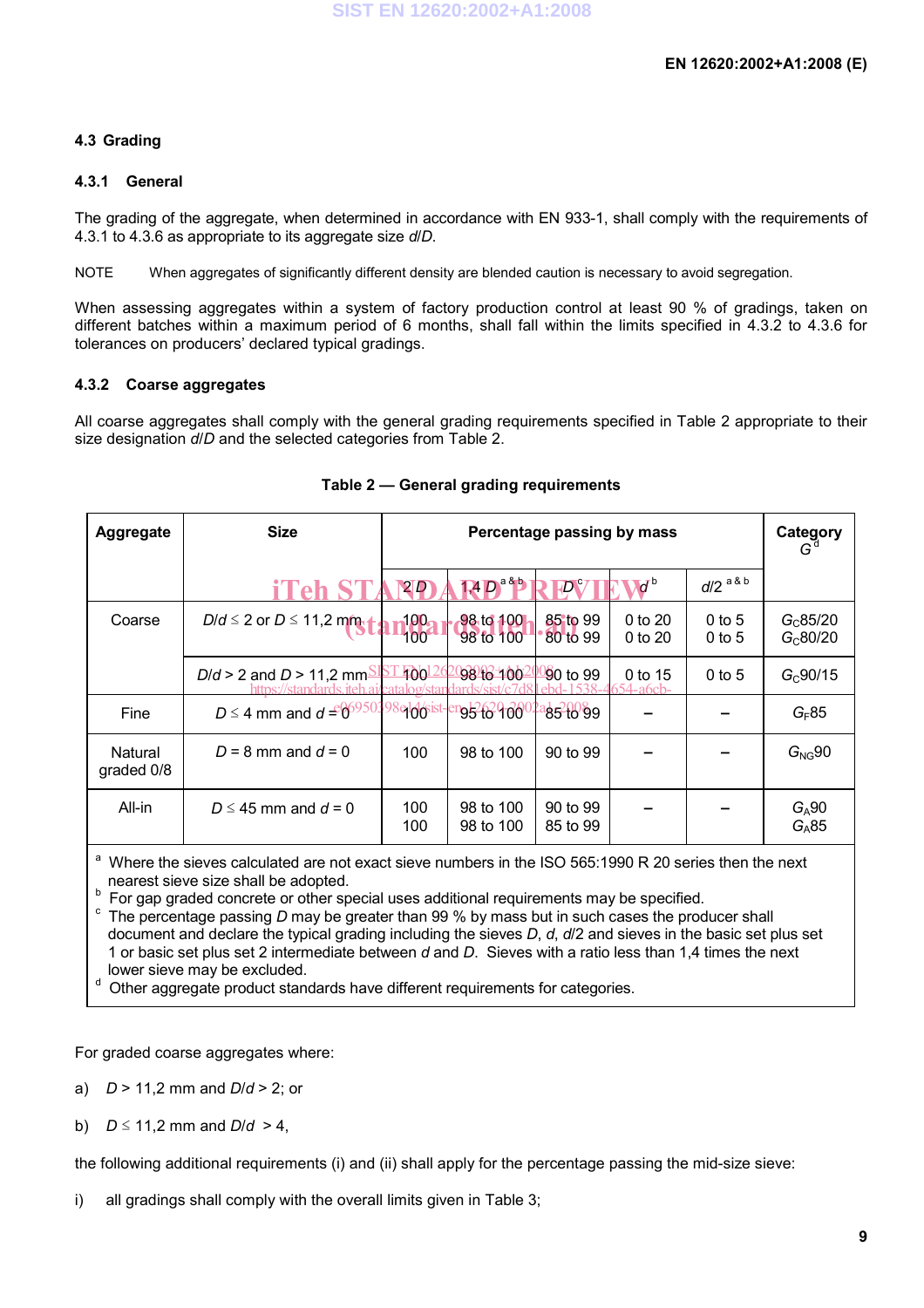ii) the producer shall document and, on request, declare the typical grading passing the mid-size sieve and tolerances selected from the categories in Table 3.

**Table 3 — Overall limits and tolerances for coarse aggregate grading at mid-size sieves** 

| D/d      | Mid-size<br>sieve mm | Overall limits and tolerances at mid-size sieves<br>(percentage passing by mass) |                                                                                                 | Category<br>$G_T$ |
|----------|----------------------|----------------------------------------------------------------------------------|-------------------------------------------------------------------------------------------------|-------------------|
|          |                      | <b>Overall limits</b>                                                            | <b>Tolerances on producer's</b><br>declared typical grading                                     |                   |
| $\leq 4$ | D/1.4                | 25 to 70                                                                         | ± 15                                                                                            | $G_T$ 15          |
| $\geq 4$ | D/2                  | 25 to 70                                                                         | ± 17,5                                                                                          | $G_T$ 17,5        |
|          |                      | series then the nearest sieve in the series shall be used.                       | Where the mid-size sieve calculated as above is not an exact sieve size in the ISO 565:1990/R20 |                   |

NOTE Overall limits and tolerances for the most common product sizes are illustrated in annex A.

For single size coarse aggregates where:

- a) *D* > 11,2 mm and *D*/*d* ≤ 2; or
- b) *D* ≤ 11,2 mm and *D*/*d* ≤ 4,

there shall be no requirements additional to those specified in Table 2.

#### **4.3.3 Fine aggregate**  iTeh STANDARD PREVIEW

Fine aggregates shall comply with the general grading requirements specified in Table 2 appropriate to their upper<br>situs site D sieve size *D*.

The following additional requirements shall be applied to control the variability of the fine aggregate. https://standards.iteh.ai/catalog/standards/sist/c7d81ebd-1538-4654-a6cb-

The producer shall document and, on request, declare the typical grading for each fine aggregate size produced. Typical grading is expressed as the percentage by mass of aggregate passing through the sieve sizes specified in Table 4.

NOTE Recommendations for the classification of coarseness of the fine aggregate are given in annex B (Tables B.1 and B.2**)** 

Fine aggregates in regular satisfactory use for most applications shall comply with the requirements specified in Table 4. When specified for special uses and cases where the variability of grading is reduced, the grading tolerances shall be applied in accordance with annex C.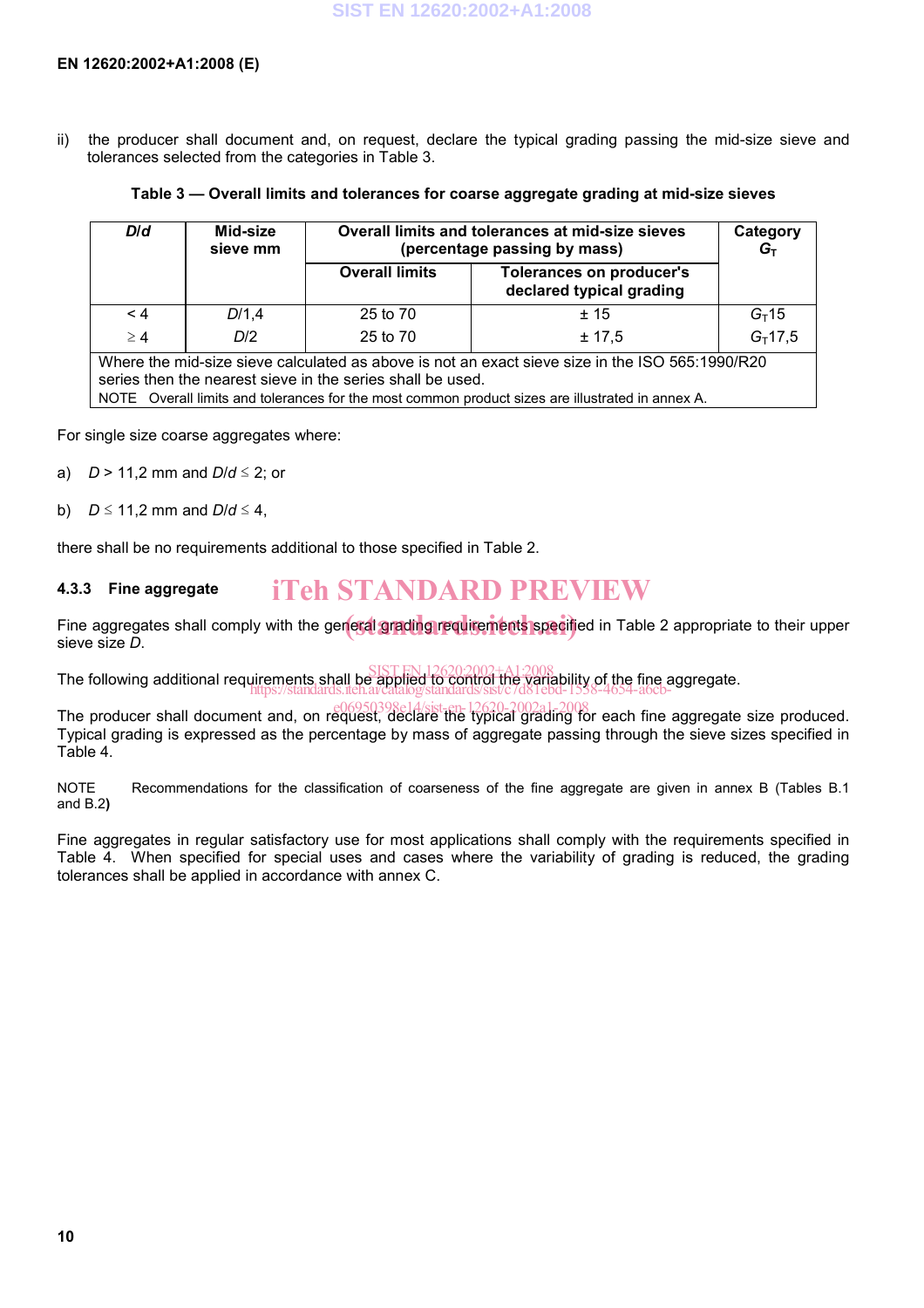| <b>Sieve size</b>             | Tolerances in percentages passing by mass |                      |                      |
|-------------------------------|-------------------------------------------|----------------------|----------------------|
| mm                            | 0/4                                       | 0/2                  | 0/1                  |
| 4                             | ± 5 <sup>a</sup>                          |                      |                      |
| 2                             |                                           | $\pm$ 5 <sup>a</sup> |                      |
| 1                             | ±20                                       | ±20                  | $\pm$ 5 <sup>a</sup> |
|                               | ±20                                       | ±25                  | ± 25                 |
| $0,250$<br>$0,063$ $^{\rm b}$ | ± 3                                       | ± 5                  | ± 5                  |
|                               |                                           |                      |                      |

### **Table 4 — Tolerances on producer's declared typical grading for general use fine aggregates**

<sup>a</sup> Tolerances of  $\pm$  5 are further limited by the requirements for the

percentage passing *D* in Table 2.<br><sup>b</sup> In addition to the tolerances stated the maximum value of the fines content for the category selected from Table 11 applies for the percentage passing the 0,063 mm sieve.

#### **4.3.4 Natural graded 0/8 mm aggregate**

Natural graded 0/8 mm aggregate shall comply with the general grading requirements specified in Table 2.

The following additional requirements shall be applied to controCthe variability of natural graded 0/8 mm aggregate:

- a) the producer shall document and, on request, declare the typical grading for each aggregate produced;
- https://standards.iteh.ai/catalog/standards/sist/c7d81ebd-1538-4654-a6cb-<br>**b)** gradings shall comply with the tolerances given in Table 5. 2002a1-2008 e06950398e14/sist-en-12620-2002a1-2008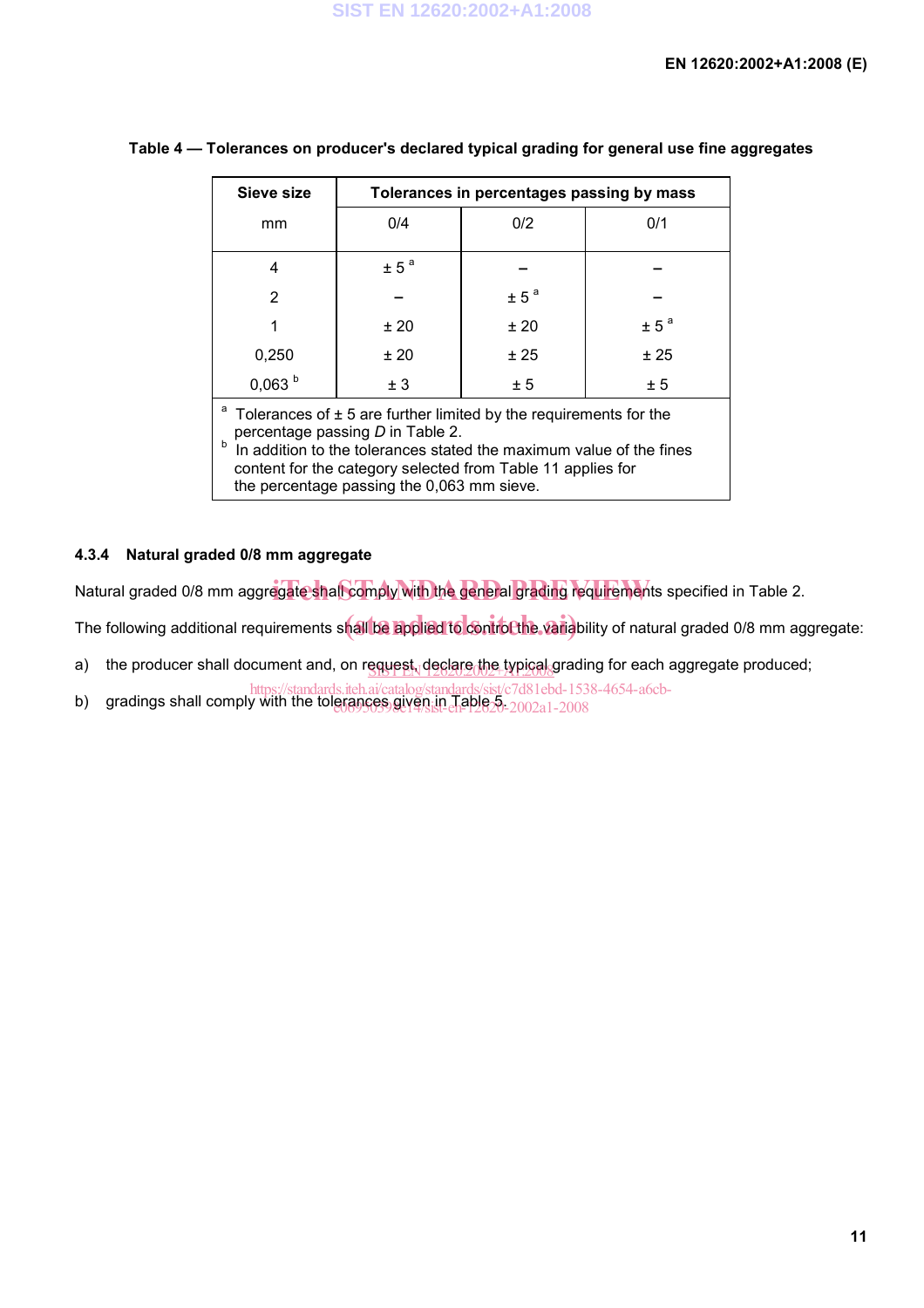| Sieve size              | <b>Tolerances</b>                        |
|-------------------------|------------------------------------------|
| mm                      | Percentages passing by mass              |
| 0,250<br>0,125<br>0,063 | ± 5<br>±10<br>± 10<br>±10<br>± 3<br>$+2$ |

### **Table 5 — Tolerances on producer's declared typical grading for natural graded 0/8 mm aggregate**

#### **4.3.5 All-in aggregate**

All-in aggregate shall be supplied as a mixture of coarse and fine aggregate with *D* ≤ 45 mm and *d* = 0 and shall comply with the general grading requirements for the category selected from Table 2.

All-in aggregates shall also comply with the requirements for the percentage passing the two intermediate sieves specified in Table 6 appropriate to their aggregate size.

|                                                                                                              | <b>Aggregate size</b>                                                              |                                            |                              |
|--------------------------------------------------------------------------------------------------------------|------------------------------------------------------------------------------------|--------------------------------------------|------------------------------|
|                                                                                                              |                                                                                    |                                            | (Percentage passing by mass) |
| Basic set plus set 1                                                                                         | <b>Basic set plus set 2</b>                                                        | $40 \pm 20$                                | $70 \pm 20$                  |
|                                                                                                              | standards.iteh.al) For the sieve                                                   |                                            |                              |
|                                                                                                              |                                                                                    |                                            | mm                           |
|                                                                                                              | lo/613620:2002+A1:20081                                                            |                                            | 4                            |
|                                                                                                              | O/8tps://standards.iteh.ai/catalo/8tandards/sist/c7d81ebd-1538-4654-a6cb-4         |                                            |                              |
|                                                                                                              | e06950398e04Abct-en-12620-2002a1-2008                                              |                                            |                              |
| 0/11,2(11)                                                                                                   |                                                                                    | 2                                          | 5,6(5)                       |
|                                                                                                              | 0/12,5(12)                                                                         | $\overline{\mathbf{c}}$                    | 6,3(6)                       |
|                                                                                                              | 0/14                                                                               | 2                                          | 8                            |
| 0/16                                                                                                         | 0/16                                                                               |                                            | 8                            |
|                                                                                                              | 0/20                                                                               | $\begin{array}{c} 2 \\ 2 \\ 2 \end{array}$ | 10                           |
| 0/22,4(22)                                                                                                   |                                                                                    |                                            | 11,2(11)                     |
| 0/31,5(32)                                                                                                   | 0/31,5(32)                                                                         | 4                                          | 16                           |
|                                                                                                              | 0/40                                                                               | 4                                          | 20                           |
| 0/45                                                                                                         |                                                                                    | 4                                          | 22,4 (22)                    |
| <b>NOTE</b><br>sizes.                                                                                        | Figures in parentheses can be used to provide simplified descriptions of aggregate |                                            |                              |
| 4.3.6<br><b>Filler aggregate</b>                                                                             |                                                                                    |                                            |                              |
| The grading of filler aggregate determined in accordance with EN 933-10 shall conform to the lin<br>Table 7. |                                                                                    |                                            |                              |

#### **Table 6 — Grading requirements for all-in aggregates**

#### **4.3.6 Filler aggregate**

The grading of filler aggregate determined in accordance with EN 933-10 shall conform to the limits specified in